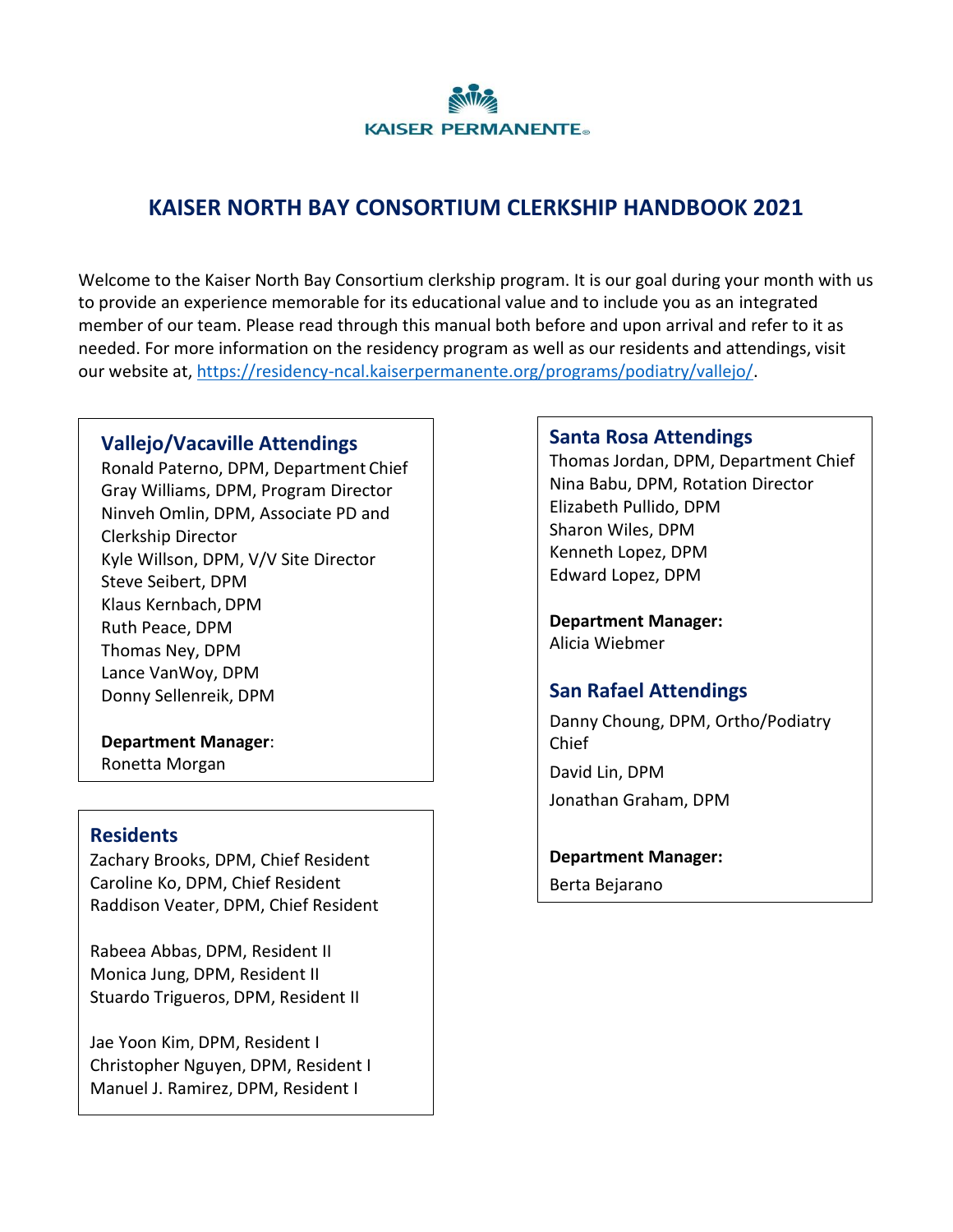## **General Info**

The GME Coordinator will be in contact with you regarding a checklist of health clearances and requirements you must submit before your start date.

As part of your onboarding, you are required to complete and return a Med Student Packet along with the following items:

- Headshot/Picture
- Driver's License/ID
- Letter of Good Standing
- Immunizations/Titers and PPD Results
- N95 FIT Test Results
- HIPAA Training Certificate

#### **PPD Skin Test/QuantiFERON:**

An up to date PPD Skin Test reading valid through your entire rotation *OR* a QuantiFERON result within 3-months before the start of your rotation is required

#### **N95 FIT Test:**

Please be sure to get FIT Tested at your school before your start date send proof of completion with your mask size once you've completed it

**Take before your arrival:** [COVID-19 Training Module](https://urldefense.com/v3/__https:/rise.articulate.com/share/y61ZtZ15HHVXo5ECGTViuF3XDBq7sZ0Q__;!!BZ50a36bapWJ!-Jym1inIxlHYdNCHHghjm-JrKpYrNVn4vAEIigPl1YZLK4ds6BZzrtRT9gF10WNU$)

**To be taken on your first day through KP Learn:** [Health Connect Training](http://cscdcwbtp001.crdc.kp.org/tpmg/wbt_med_student_epic_2018/) [COVID-19 Training](https://kplearn.kp.org/Saba/Web_spf/NA5P2PRD001/app/shared;spf-url=common%2Fledetail%2Fcours000000000098009%3Freturnurl%3Dcommon%2Fsearchresults%2Fcovid19%200000845206%2FLEARNINGEVENT,OFFERINGTEMPLATE,CERTIFICATION,CURRICULUM,OFFERING,PACKAGE,LXPCONTENT%3FembeddedInTorque%3Dtrue) [MAXAIR CAPR Training 2021](https://kplearn.kp.org/Saba/Web_spf/NA5P2PRD001/app/shared;spf-url=common%2Fledetail%2Fcours000000000102148%3Freturnurl%3Dcommon%2Fsearchresults%2FMAXAIR%20CAPR%20Training%2FLEARNINGEVENT,OFFERINGTEMPLATE,CERTIFICATION,CURRICULUM,OFFERING,PACKAGE,LXPCONTENT,LEARNINGPATHWAY%3FembeddedInTorque%3Dtrue)

If you are ppd + or have other health clearance issues, your files must contain documentation that you are under the appropriate treatment or monitoring.

You will receive a systems Username and Password which enables you to access our computer systems and Electronic Medical Record System (Health Connect).

The clerkship month divides time between Kaiser Vallejo and Kaiser Santa Rosa with 2 weeks in each location. You will be randomly assigned to one site or the other unless you notify us of a preference.

Clinic attire is preferred during outpatient clinic experiences – shirts and ties for gentlemen and office attire for women. Scrubs will be provided to you as appropriate surgical attire and should be placed in the laundry bins at the end of each day; do not wear them to and from home per hospital policy. Change them any time there is any possibility of being soiled. Wear a white coat with your Kaiser ID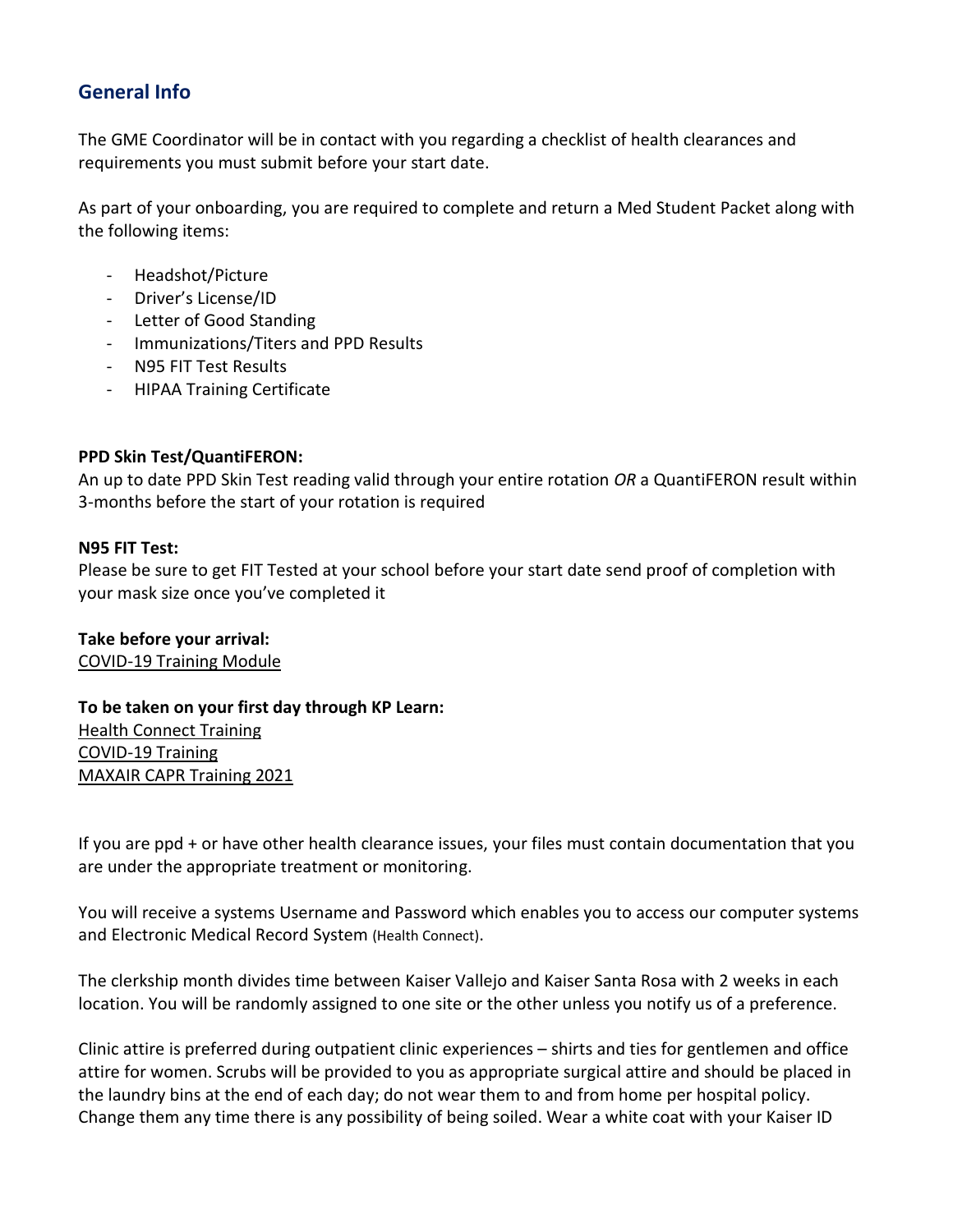displayed above the waistline. Fill your pockets with the usual suspects (stethoscope, bandage scissors). Avoid all perfume and cologne.

For meals during your rotation, you have a **\$12/per day max** benefit at our KP Vallejo, Vacaville, and Santa Rosa cafeterias. At the register, please ask for the Podiatry Resident Sign-In Sheet and write in the date, your name, "med student," and the amount.

Unfortunately, housing is not provided. For housing information, contact the Chief Resident or GME Coordinator. It is recommended that you have a car during the month as public transportation in the Northern SF Bay area is poor. We have great access to electronic journals and textbooks so there is no need for you to transport bulky texts/literature.

## **Responsibilities & Expectations**

Take an active role. Be proactive and look for the most educational experience available at all times. Sitting in the resident office waiting for someone to tell you what to do is generally discouraged as the whole team is very busy and focused on getting work done.

- Shadow attendings or residents during clinic. Never initiate contact with a patient unless approved by the clinician or resident. Do introduce yourself as a podiatry student and tell them who you are working with so that patients know your role. Asking, "Do you mind if I get started and have Dr. X come in shortly?"
- Always review the EMR completely before seeing a patient so you know who they are, why they are here, what the existing plan of care may be, and all about their general medical status. It is a very poor practice to see a patient "blind" like you are asked to do in school clinics, so plan to stop that practice now and forevermore.
- Assist the rounding residents with the collection of inpatient laboratory information and rounding duties. Before you leave each day, ask the residents when to be available for rounding or OR the following day.
- Scrub all elective surgeries (and add-on as desired). Assist the resident in preparation of the surgical suite (local anesthetic, tourniquet, gloves, etc).
- You are not responsible for weekend duties with the resident on call. Take this time to enjoy the northern San Francisco Bay area. We are an active department (full of cyclists, hikers, surfers, outdoor enthusiasts) and can recommend a myriad of activities to meet your interests.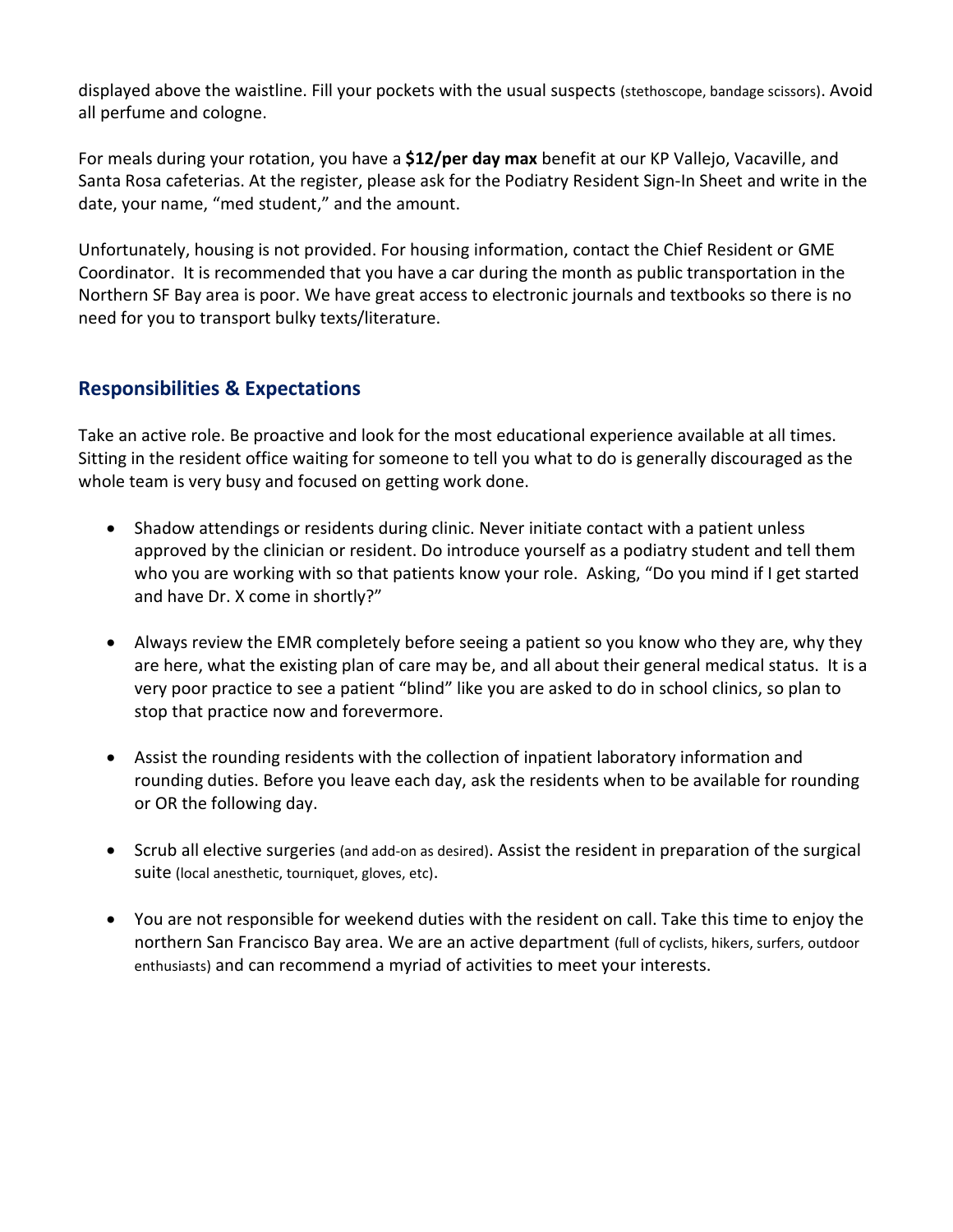## **Goals and Objectives for KNBC Clerkship**

### **I. Trauma**

- 1. Be able to recognize and describe different fracture patterns on X-ray
- 2. Understand when to order advanced imaging
- 3. Understand the rationale for operative vs. nonoperative treatment of trauma
- 4. Understand and verbalize basic classification systems *(Lauge Hansen, Danis-Weber, Sanders, Gustillo-Anderson to name a few)*

### **II. Reconstructive Rearfoot and Ankle Surgery**

- 1. Understand basics of evaluation of reconstruction
- 2. Understand the basic rationale of surgical treatment and decision making
- 3. Understand various conservative options before reconstructive rearfoot surgery
- 4. Understand pain management including narcotics, multimodal analgesia, and risks of opioids

### **III. Forefoot Surgery**

- 1. Understand the basics of bunion evaluation
- 2. Understand the rationale of Lapidus vs. Austin
- 3. Understand basics of post-operative management
- 4. Understand normal and abnormal radiographic anatomy

### **IV. Outpatient Clinical Experience**

- 1. Understand workup of biomechanical foot pain
- 2. Understand workup, patient education, and path to surgery for outpatient surgical consults such as bunions, hammertoes, arthritis, and deformities
- 3. Understand conservative trauma management including immobilization, weight-bearing, initiation of active rehabilitation, tissue healing principles, and contribution of medical comorbidities including obesity and chronic disease.

### **V. Diabetes and PVD Management**

- 1. Understand the basics of wound care
- 2. Understand the basics of evaluation of the infected diabetic
- 3. Understand reconstructive surgery of diabetics to prevent ulceration
- 4. Understand the etiology of diabetic ulcerations and PVD
- 5. Understand inpatient management of common diagnoses with admission criteria, management of sepsis and infections including osteomyelitis, decisions for surgery, and timing of vascular workup and healing issues.

### **VI. Academics**

- 1. Understand the value of literature and focus on Evidence-Based Medicine principles
- 2. Understand and execute Journal Review and Article presentation basics
- 3. Skillfully present an assigned topic at Journal Club
- 4. Participate in Weekly Academic Half Days at Vallejo/Vacaville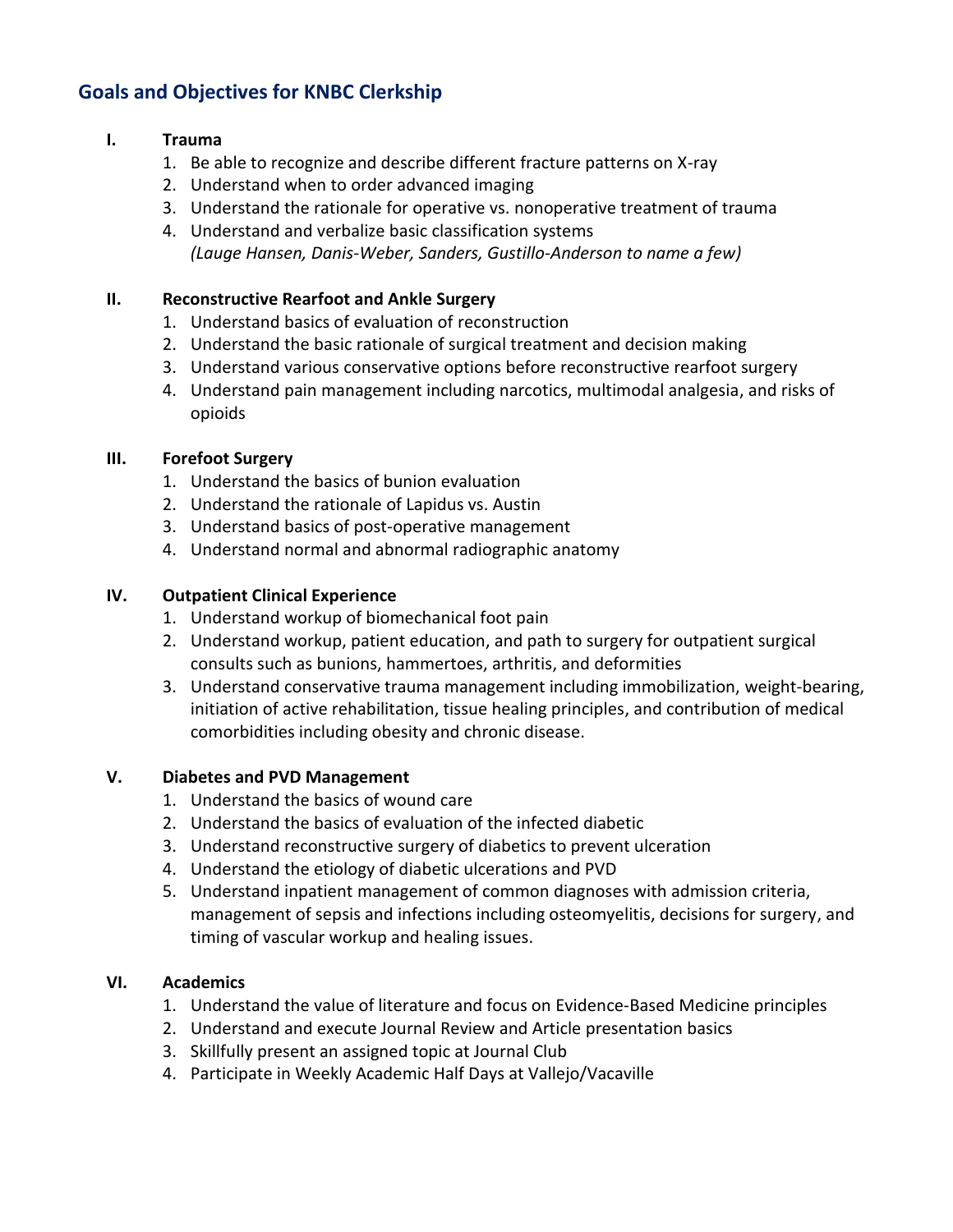### **Supervision Grid**

Podiatry Students see patients and perform various activities only under direct supervision by attending staff and/or residents in both the inpatient and outpatient setting. All documentation in the Electronic Medical Record is for educational purposes only. This means that your note cannot be simply signed by an attending as this has consequences for medical billing (you are not a licensed practitioner so cannot make diagnosis and treatment recommendations). Students cannot write orders or prescriptions in the EMR.

| Direct supervision by attending             |
|---------------------------------------------|
| Direct supervision by attending or resident |
| Direct supervision by attending or resident |
| Review only                                 |
| <b>No</b>                                   |
| <b>No</b>                                   |
| <b>No</b>                                   |
| <b>No</b>                                   |
| <b>No</b>                                   |
| No                                          |
|                                             |

### **Kaiser Vallejo Specifics**

During your 2 weeks at Vallejo, you will be a part of all things podiatric. In other words, we want you to be where the action is to get the most education out of your experience. Generally, this means you will participate in all clinics, surgeries, hospital work (rounding, consults), and weekly educational didactics (lectures, journal club, radiology rounds, grand rounds). We have designated surgical blocks on Monday and Friday in Vacaville and Thursday in Vallejo. You are also invited to participate in after-hours and add-on surgical cases but are not obligated to attend. Seek out the chief resident for all questions.

### **Directions to Kaiser Vallejo - 975 Sereno Drive Vallejo, CA 94589**

- From I-80 in Vallejo take the Redwood West exit; turn Right on Redwood; Turn R at the second light: Tuolumne St.
- Turn L at the second light: Sereno Drive
- Turn L at the light marked 'Kaiser Entrance' and proceed straight to the parking garage at the back end of the campus – see attached map.